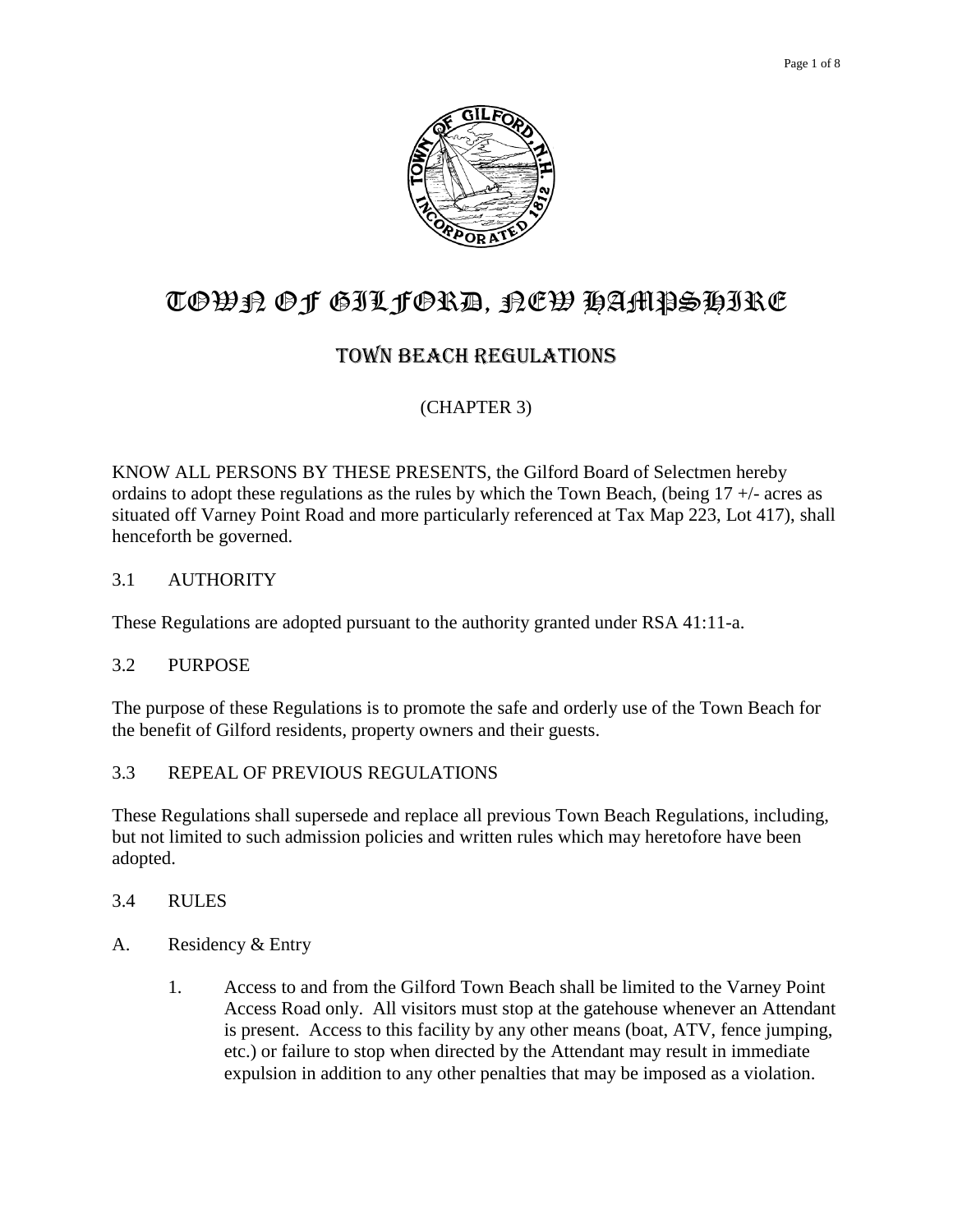- 2. During the period Memorial Day through Labor Day of each year, entry to the Town Beach is limited to the following:
	- (a) Vehicles displaying a valid Town Decal

Town Decals are available in the Town Clerk's Office on an annual (calendar year) basis to residents of the Town of Gilford and individual Gilford property owners (persons whose names are on a deed) upon proof of identification, residency and vehicle registration. Decals must be affixed to the driver's side of the motor vehicle and correspond with that vehicle's registration number. There shall be no charge for the initial Town Decal, but replacement decals shall cost \$25.00.

NOTE: Except as otherwise established by the Ordinance Governing the Use and Restrictions of the Glendale Facility, Town Decals shall not be issued to any Gilford taxpayer whose name is not listed on a deed unless they are a resident of the Town, nor to any person who has an unpaid fine for a parking or Town ordinance violation.

- (b) Pedestrians, bicyclists or passengers in a motor vehicle without a Town Decal who show proof of identification and Gilford residency or property ownership.
- (c) Visitors who present a Daily Guest Pass

Daily guest passes are available for purchase by residents or property owners from a Town Beach Attendant for \$15.00 per vehicle. Residents and property owners shall be limited to one guest vehicle per day per vehicle with a Town Decal. Vehicle with a Town Decal must accompany the guest vehicle into the Beach.

NOTES: All guests must be accompanied by a resident or property owner. Children under the age of 12 are not required to purchase or present a guest pass but they must be accompanied by a person 18 years of age or older with identification. Also, the Town reserves the right to stop selling daily guest passes on any given day if the parking lot capacity reaches seventy-five percent (75%).

(d) Visitors who present a Commercial Guest Pass

Daily commercial guest passes may be purchased for \$5.00 per person at the Town Clerk's Office by owners/operators of Gilford motels, hotels, inns and other similar establishments for use by their guests.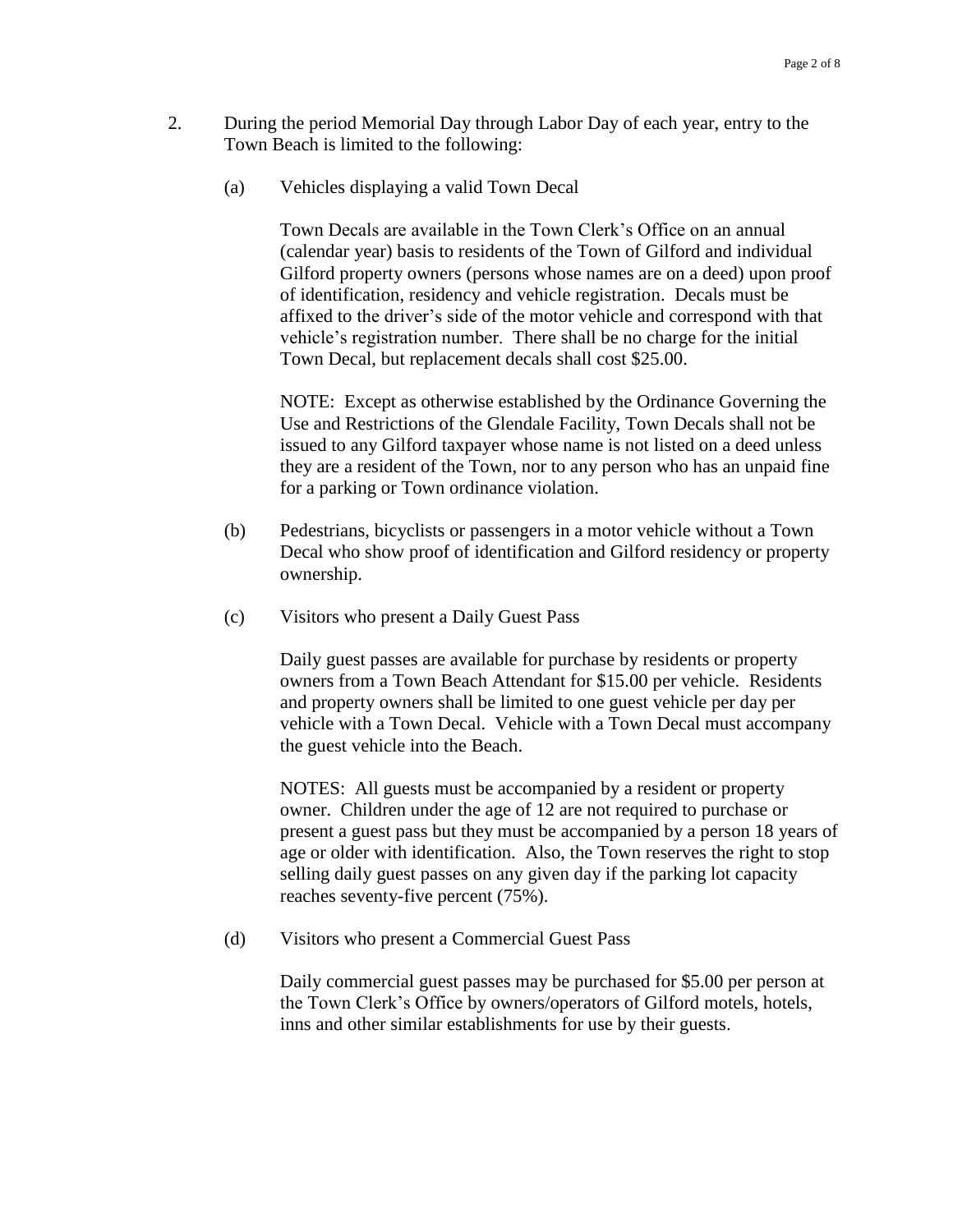- (e) Seasonal Guest Passes may be purchased from the Town Clerk's Office only by Gilford residents or taxpayers (property owners). There shall be two types of seasonal guest passes available. A non-transferrable pass may be purchased for two hundred fifty dollars (\$250.00) per calendar year to be assigned to a specific passenger (non-commercial) vehicle. A transferrable pass maybe purchased for use by any passenger (noncommercial) vehicle for five hundred dollars (\$500.00) per calendar year. The Town shall not provide any refunds or free replacement for seasonal guest passes that are lost, stolen or misplaced. There shall be a limit of one seasonal guest pass per household (Gilford property) per season.
- (f) Visitors who present a Temporary Pass signed by the Parks & Recreation **Director**

The Parks & Recreation Director is authorized to grant special permission for visitors to access the Town Beach under extenuating circumstances.

## B. Hours of Operation

- 1. The Town Beach and parking areas are closed between the hours of 9:00 p.m. and 9:00 a.m. These hours may vary, however, due to weather conditions or maintenance needs. Any person found within the beach area after hours may face immediate expulsion in addition to any other penalties that may be imposed as a violation. Also, any unauthorized vehicle left on Town Beach property after hours may be towed at the expense of the owner.
- 2. It shall be a violation of these Regulations to trespass on Town Beach property whenever signs are posted that indicate the facility is closed or when the gate is not open.
- 3. The Town of Gilford makes no guarantee as to the availability of lifeguards or the protection of visitors from weather, injury, drowning or personal conduct during any specific hours of operation.

#### C. Parking

- 1. Parking at the Town Beach is limited to passenger cars and light trucks and twowheeled motorized vehicles with a Town Decal or a Daily Pass. There is no parking for RV's, buses or trailers allowed in the Town Beach Parking Lot.
- 2. Limited daily parking at the overflow parking lot (at the ice rink) is available for passenger cars and trucks and two-wheeled motor vehicles with a Town Decal or a Daily Pass. Parking for RV's, buses or trailers may be allowed in the overflow lot under special circumstances upon prior approval from the Parks & Recreation Department.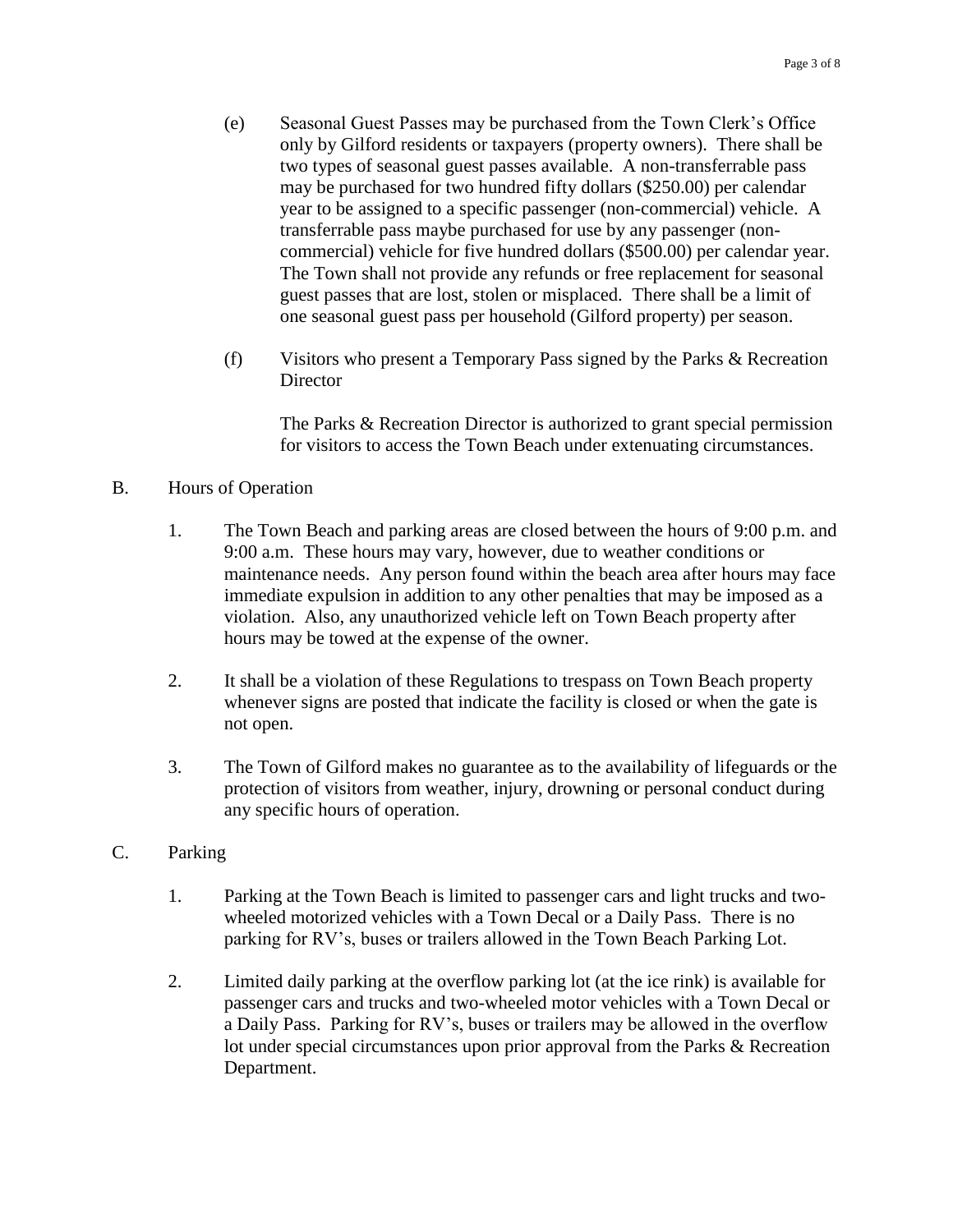- 3. There is no overnight parking allowed between the hours of 9:00 p.m. and 9:00 a.m. on Town Beach property (including the overflow lot) except by written permission of the Parks & Recreation Director and/or display of a special permit.
- 4. The parking lot and all access roads into and throughout the Town Beach facilities have a 10 mile per hour speed limit.
- 5. The Town of Gilford reserves the right to designate parking in the overflow facility (at the ice rink) and/or to limit the number of vehicles that are allowed to park at the Town Beach.
- 6. Vehicles parked at the Town Beach or in the overflow parking lot without a visible Town Decal or Guest Pass are subject to being towed at the owner's expense, in addition to any other penalties that may be applicable as a violation of these Regulations.

#### D. Beach Activities

- 1. The Town of Gilford provides restrooms, changing facilities, picnic facilities, grills, playground equipment and trash receptacles as a convenience to beach users. The use of such items, however, may be restricted at anytime for any reason. All visitors are required to treat Town Beach property with respect and in a manner that is consistent with their intended purpose.
- 2. It shall be a violation of these Regulations to damage Town Beach property, (including trees and other vegetation) or dispose of trash in an improper manner, (especially on the beach or in the water). It shall also be a violation of these Regulations to emit loud noises, bright lights or disrupt the peaceful enjoyment of the beach area by others.
- 3. The Lifeguards are authorized to restrict, limit, prohibit or delegate specific areas for any beach activity (such as ball playing, frisbee tossing, horseshoes, metal detectors, kite flying, etc.) to the extent deemed reasonable and in the best interests of the Town Beach visitors. The failure of any person to comply with the directions of a Lifeguard shall be a violation of these Regulations.
- 4. The Town reserves the right to restrict or limit group outings of more than eight (8) people under such terms and conditions as may be established by the Recreation Commission. Written requests for organized group outing activities must be submitted at least one (1) month in advance to the Parks & Recreation Department.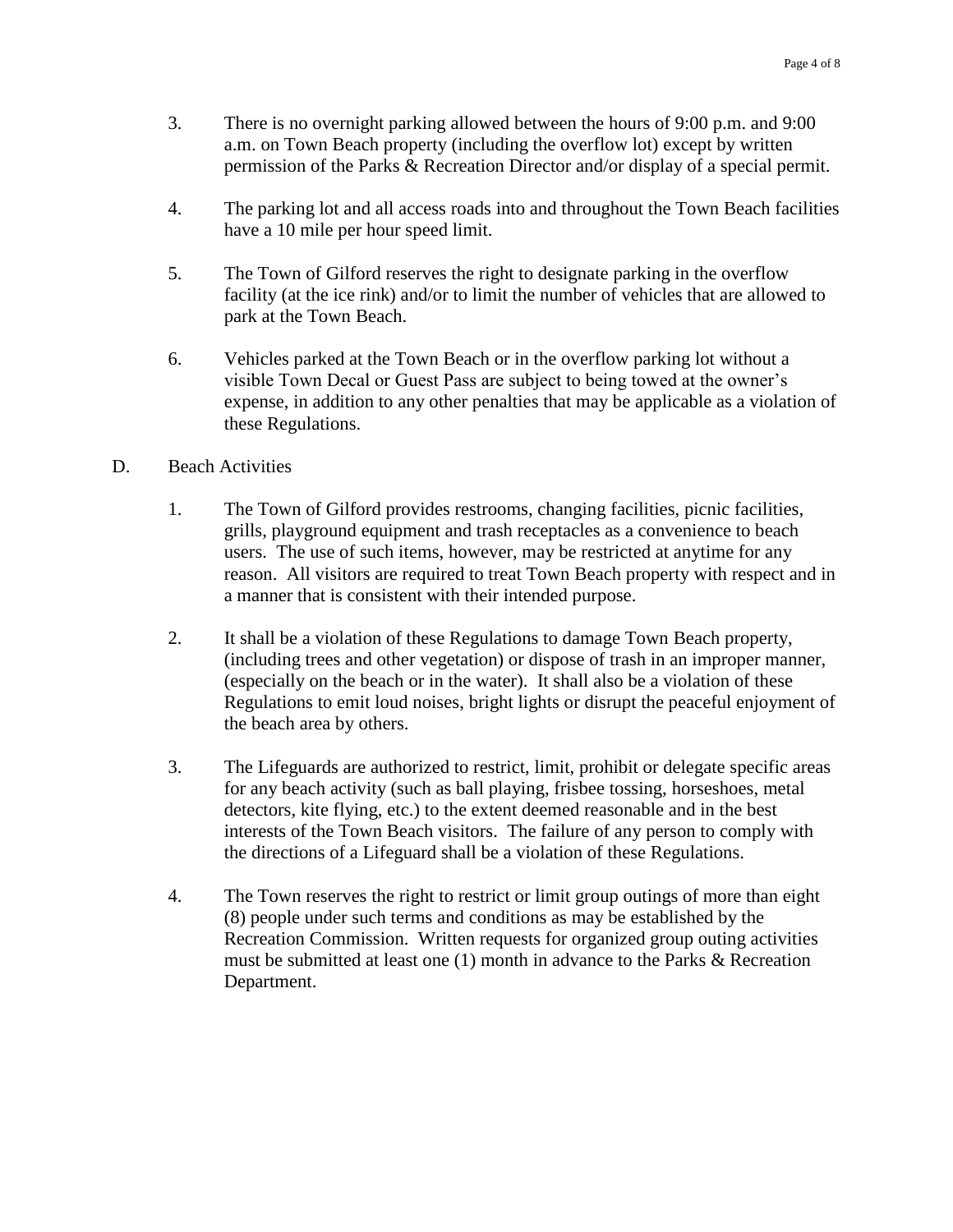- E. Swimming Activities
	- 1. The Town of Gilford provides designated swim areas and roped swim lines and a floating dock for the convenience of beach visitors. The use of such facilities, however, may be restricted at anytime for any reason, including, but not limited to weather, lack of staff, or unsafe behavior as may be determined by a Lifeguard, (such as running, pushing, diving, horseplay, lack of swimming ability or faking an emergency). Failure to comply with any order or direction of a Lifeguard shall be a violation of these Regulations.
	- 2. It shall be a violation of these Regulations to use floatation devices, life jackets, swim toys, snorkels, fins, masks or scuba gear in the swim area that is designated as the guarded area, unless medically necessary or approved by the Lifeguards.
	- 3. Swim areas may be closed to the public during such times when swimming lessons or other Parks & Recreation Department scheduled activities are taking place.
- F. General Safety
	- 1. Children under the age of 12 must be supervised by an adult in their party at all times.
	- 2. Visitors are asked to report all injuries, equipment defects, facility malfunctions, restroom issues, acts of vandalism, observations of rule violations or missing persons to a Lifeguard or Attendant immediately.
	- 3. Do not leave a charcoal fire unattended. All grills shall be left in an orderly fashion with the fire extinguished, and all charcoal refuse shall be placed in designated concrete containers. The use of portable gas grills by visitors who bring their own appliances onto the Town beach property is not encouraged, however persons may do so at their own risk, provided that such use may be restricted by the Town using its sole discretion in the interests of public safety.

#### G. Prohibitions

- 1. There shall be no smoking anywhere on Town Beach property (including designated swim areas), except in the privacy of a motor vehicle or in the street. Failure to comply with this rule or properly dispose of cigarette waste shall be a violation of these Regulations.
- 2. There shall be no solicitation or commercial activity on Town Beach property without the written permission of the Recreation Commission.
- 3. There shall be no motor vehicles allowed on the beach (*except as noted in Section 3.5.A.5*).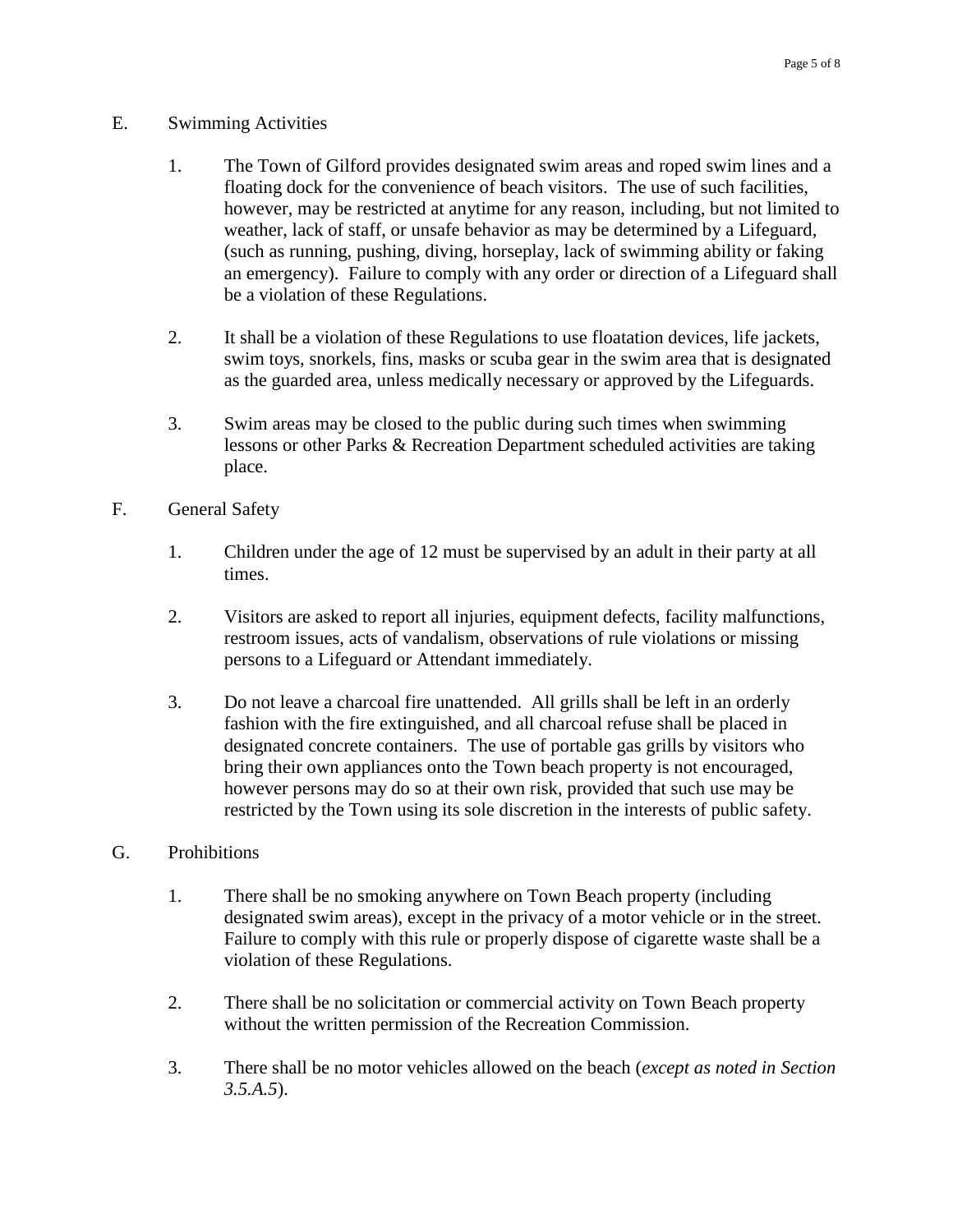- 4. There shall be no pets allowed on Town Beach property except for service dogs as otherwise allowed under the U.S. Americans with Disabilities Act. Patrons with service dogs must make arrangements to properly dispose of waste and must maintain control of the animal at all times.
- 5. There shall be no camping, tents, screen houses or open flames (except for charcoal fires in grills provided or portable grills).
- 6. There shall be no watercraft (including boats, canoes, kayaks, inflatable rafts, windsurfers, surfboards, jet skis, amphibious planes, etc.) to be stored, launched, driven or moored on the Town Beach or in a designated swim area or within twenty-five feet (25') of a swim line.
- 7. There shall be no skinny dipping, nude tanning, female topless sun bathing or exposure of genitalia allowed on Town Beach property.
- 8. Glass bottles are not allowed on Town Beach property.
- 9. Feeding of ducks, geese, sea gulls or any other birds or wildlife is not allowed.
- 10. The use of baseballs, metal or wooden bats, water guns, illegal drugs or weapons of any kind are prohibited on Town Beach property.
- 11. There is no parking anywhere along Varney Road.
- 12. Harassment, intimidation or willful disregard of the staff is strictly prohibited.
- 13. No fireworks are permitted on Town Beach property.

#### 3.5 EXEMPTIONS

- A. The following activities are exempt from these Regulations:
	- 1. Maintenance activities authorized by the Town.
	- 2. Public safety (police and fire-rescue) activities.
	- 3. Recreation activities authorized by the Town.
	- 4. Concession activities authorized by the Town.
	- 5. Winter use of the Town Beach Property for access to Lake Winnipesaukee when frozen.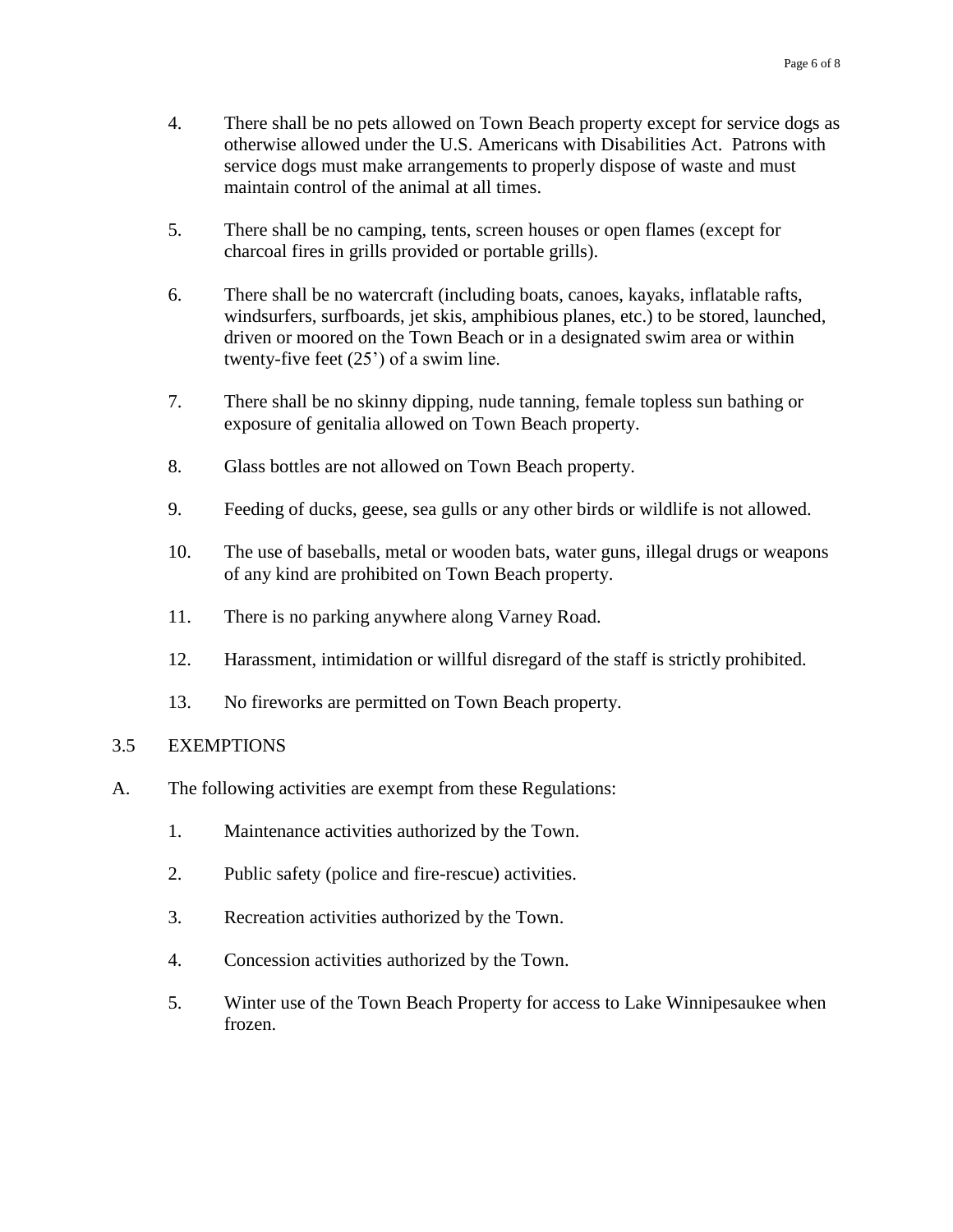### 3.6 VIOLATIONS

A. Failure to comply with any of these Regulations shall be considered a violation subject to the penalties set forth herein.

B. Each continuation of a violation after notice and each rule infraction shall constitute a separate offense.

## 3.7 ENFORCEMENT

A. These Regulations shall be administered and monitored by any and all employees of the Gilford Parks & Recreation Department who have been duly appointed by the Board of Selectmen with responsibilities for oversight and/or maintenance of the Town Beach, including, but not limited to the Parks & Recreation Director, Program Director, Program Assistant, Gatekeepers, Attendants and Lifeguards. The authority to administer and monitor shall consist of the following:

- 1. Documenting and reporting violations to the Police Department;
- 2. Educating visitors about these Regulations;
- 3. Seeking voluntary compliance and/or expulsion from the facility;
- 4. Prohibiting entry to the facility or use of the Town Beach property in the event of non-compliance, (to include denial of entry for up to 30 days for repeated or severe violations, subject to a right of written appeal to the Board of Selectmen);
- 5. Collecting Fees.

B. These Regulations shall be enforced by any duly certified Gilford Police Officer. Enforcement shall consist of (1) an order to vacate the premises; (2) the issuance of a citation; (3) demand for restitution; (4) the revocation of a Town Decal; (5) the issuance of a summons; (6) arrest; and/or (7) any combination of these actions at the discretion of the enforcement official based upon the severity and egregiousness of the violation(s).

## 3.8 FINES AND PENALTIES

A. Any person who has committed a violation of these Regulations shall be subject to a fine as follows:

First Offense: The amount due shall be twenty-five dollars (\$25.00)

Second Offense: The amount due shall be fifty dollars (\$50.00)

Third (or more) Offense: The amount due shall be one hundred dollars (\$100.00)